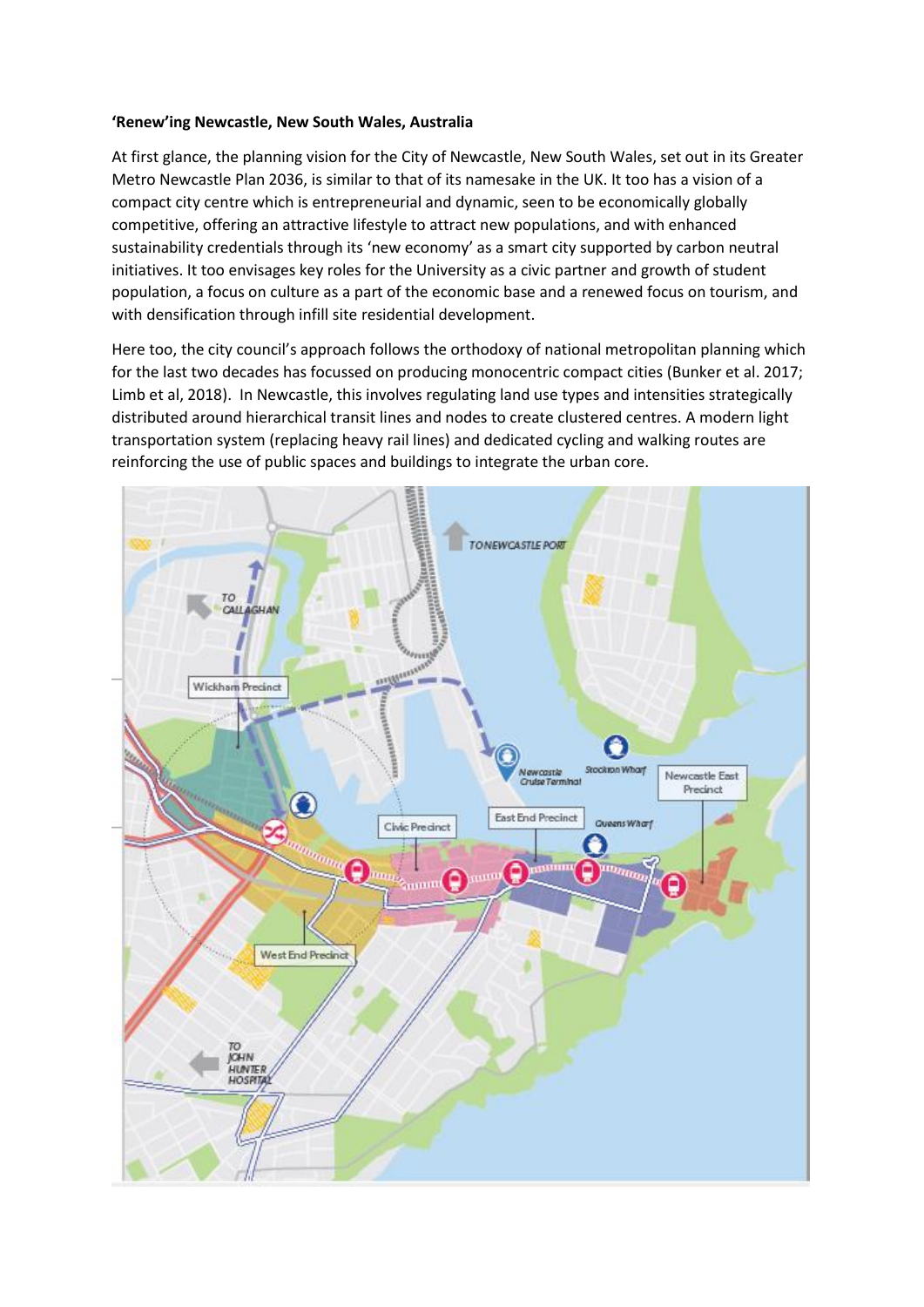Figure 1 – Polycentric linear 'Precinct' approach to Newcastle city centre renewal (Greater Newcastle Metropolitan Plan 2036)

The vision presents the structure as a compact city centre composed of precincts but the reality is the physical development of a polycentric linear city (Figure 1). Without any explicit reference to urbanisation processes, the vision document's underpinning messaging is about transformation and transition, replacing the city and city region's economic dependency on coal exportation to a more diverse "service, creative and knowledge city".

Whilst there are parallels with the other Newcastle, there is however one key difference between the two visions; the document being the forerunner of conversations rather than the outcome of consultations. Changes at the national level to the Environment Planning and Assessment Act has required states, and through them city and local councils, to engage in more transformative thinking, to develop a 20 year vision for land use management and preservation, as well as set out community participation plans. Together these are designed to make it clearer and easier for citizens to understand the planning process and its aims, and to participate in planning decision-making (New South Wales Government, 2018). The 2030 vision document for Newcastle represents a deliberative attempt to simplify and clarify the planning process, enabling improved regulatory efficiency to deliver economic development whilst also delivering greater transparency (Ruming, 2018). It forms part of a process to re-calibrate the political economy associated urban consolidation and compactness in the past two decades which saw multi-players, especially in the private sector, dominate the discourse and development agenda squeezing out opportunities for communities to be active in the planning process (Ruming and Goodman, 2016; Bunker et al, 2017).

In responding to this enforced regulatory change, Newcastle City Council has thus sought through its vision statement to present the logic (and arguably the underlying theory of change) associated with urban planning. For the city centre, which has already seen significant revitalisation spearheaded by the Hunter Development Corporation, the representation is a series of inter-locking precincts, each focused on a spatial area but designated by function and contribution to the overall economic growth of the area (Figure 1).

In bringing together a heterogeneous agglomeration of different components – urban materialities, territory, symbolisms, economic functions, and authority/power – Newcastle aims to accrete and align particular forms of urbanisation and urbanism into distinct areas of the urban core, precincts. Resembling an assemblage, and open to future assemblage theory analysis to explore how and why such elements might align, it is a framing device for thinking through the processual reformation of the city centre and represents an active attempt to create a 'new downtown' (Helbrecht, 2012; Dirksmeier, 2012).

| <b>Precinct</b> | Contribution to city centre | <b>Proposed interventions</b>                                                         |
|-----------------|-----------------------------|---------------------------------------------------------------------------------------|
| Newcastle East  | Tourism sector              | Enable new and revitalised accommodation<br>and tourism functions; stage major events |

Table 2: Precinct model of city centre development, Newcastle NSW